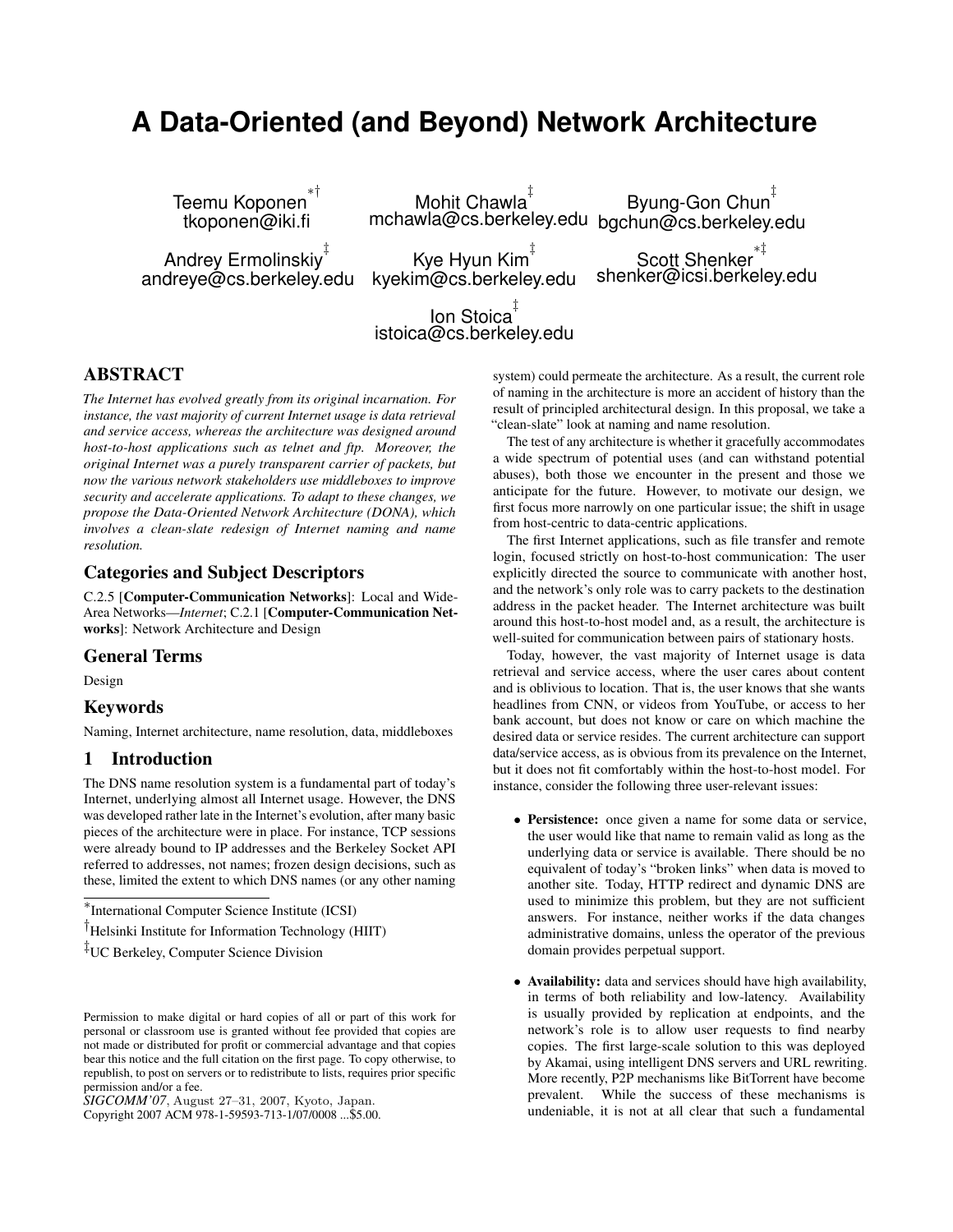requirement, availability, should rely on a set of *ad hoc* and application-specific mechanisms.

• Authenticity: users would like to know that the data came from the appropriate source, rather than from some spoofing adversary. Today this requires a PKI to provide users with the public key of the provider. Moreover, authenticity today is typically achieved by securing the channel to the source, rather than explicitly authenticating the data.

Thus, several of the most natural features one would want for service access and data retrieval — persistence, availability, and authentication — are made unnecessarily hard by the current hostto-host model of the Internet, often requiring awkward or expensive work-arounds. Given this discordance between historical design (host-oriented) and current usage (data-oriented), we ask: what would the architecture look like if we built it around service and data access?

Somewhat surprisingly, our research suggests that most of the necessary changes reside in how Internet names are structured and resolved. We propose replacing DNS names with flat, self-certifying names, and replacing DNS name resolution with a name-based anycast primitive that lives above the IP layer. We call the resulting design the Data-Oriented Network Architecture (DONA).

DONA improves data retrieval and service access by providing stronger and more architecturally coherent support for persistence, availability, and authentication. It can also be extended to provide support for caching and RSS-like updates. However, DONA's impact is not limited to data and service access; we use these applications as motivating examples because they force us to think differently about some fundamental issues, but most of these issues are not particular to data/service access. As a result, as we describe below, DONA's overall design has architectural implications that range far beyond data/service access.

DONA's name-based anycast primitive is useful for many kinds of resource discovery; for instance, it can provide the basic primitives underlying SIP, support host mobility and multihoming, and establish forwarding state for interdomain multicast. Placing anycast at the naming layer, rather than at the IP layer, allows us to design for functionality rather than be limited by concerns about scalability, since the mechanisms need not operate at link speed.

There is another issue where historical design is at odds with current usage. The original Internet architecture, following the end-to-end principle, intended the network to be a purely transparent carrier of packets. Today, however, the various network stakeholders (such as enterprises) use middleboxes to improve security (*e.g.*, firewalls, proxies) and accelerate applications (*e.g.*, caches) [3]. Because DONA's anycast name resolution process follows essentially the same administrative path as the ensuing data packets (we will address the subtleties in this statement later), DONA can treat the stakeholders along the path as relevant Internet actors. This allows DONA to provide clean support for networkimposed middleboxes. This isn't a repudiation of the end-to-end principle, in that functionality is still provided at the ends; it is merely a recognition that operators should have, at their disposal, architecturally coherent mechanisms to control how and what traffic traverses their network.

More recently, there has been much hand-wringing about the scalability of routing in the current addressing paradigm [27]. DONA's anycast primitive provides a discovery mechanism that lives above the IP layer; as we will later describe, this enables the use of path-labels rather than global addresses, an approach that results in tiny interdomain routing tables.

At a more speculative level, DONA represents a partial shift away from sender-based primitives to a more receiver-based approach. One of our future research tasks is to explore how far we can go in this direction, and what this might mean for a future Internet.

These architectural implications encouraged us that DONA is not merely restricted to data and service access (which, by itself, is significant as it is by far the dominant usage on the current Internet), but rather facilitates improvements along many dimensions. However, there are many other issues, not discussed here, that demand attention: the Internet still needs better security (particularly against DoS and malicious/misconfigured routers), better manageability, better usability, and many other properties. We aren't proposing DONA as a solution to these problems; in fact, we think DONA is largely orthogonal to them. We hope to eventually incorporate work on these problems within a larger framework that also includes DONA.

The next section presents DONA's basic design and Section 3 describes how this design supports such tasks as server selection, mobility, multihoming, session initiation, and interdomain multicast state establishment. Section 4 discusses how DONA's infrastructure could be extended to support more advanced functionality, such as content delivery, delay-tolerant networking, and a variety of administrative access policies (including middlebox insertion).

Section 5 discusses our prototype implementation and Section 6 addresses the crucial question of DONA's feasibility. The namebased anycast primitive will require routing on a very large namespace, but it need only be done at name resolution speeds, not line speeds; we present various estimates indicating that DONA is within reach of today's technology.

We delay our discussion of related work until Section 7, in order to have enough context to make the necessary connections. For now, we merely note that almost every aspect of our design is (proudly) stolen from elsewhere, most notably from TRIAD [19], HIP [28], and SFS [25]. It is the synthesis of these various ideas into a coherent architecture that we claim as our contribution.

The paper ends, in Section 8, with some speculations on DONA's broader architectural implications. In particular, we discuss the possibility of basing the interface offered to applications on DONA's name-based anycast primitive.

# 2 Basic Design

DONA involves a major redesign of Internet naming. In this section we first motivate these changes and then present DONA's naming structure and name resolution mechanism. This is followed by a brief discussion of security and addressing issues. For lack of space, many details are omitted.

### 2.1 Motivation

We start with the problem of service and data access and ask how we might easily achieve persistence, availability, and authentication, basic tasks which today are (sometimes badly) handled by external *ad hoc* mechanisms. In DONA, we propose a strict separation of concerns between naming and name resolution in handling these tasks: names handle persistence and authenticity, while name resolution handles availability.

To provide persistence and authenticity, we use flat, self-certifying names [25,28]. This form of naming is, by now, a standard technique. As we review shortly in Section 2.2, such names will remain invariant and enable easy authentication. The use of flat names makes informal identification harder (since you can't remember your friend's 128-bit identifier), but it makes formal authentication easier.

High availability means that when a user requests data by name,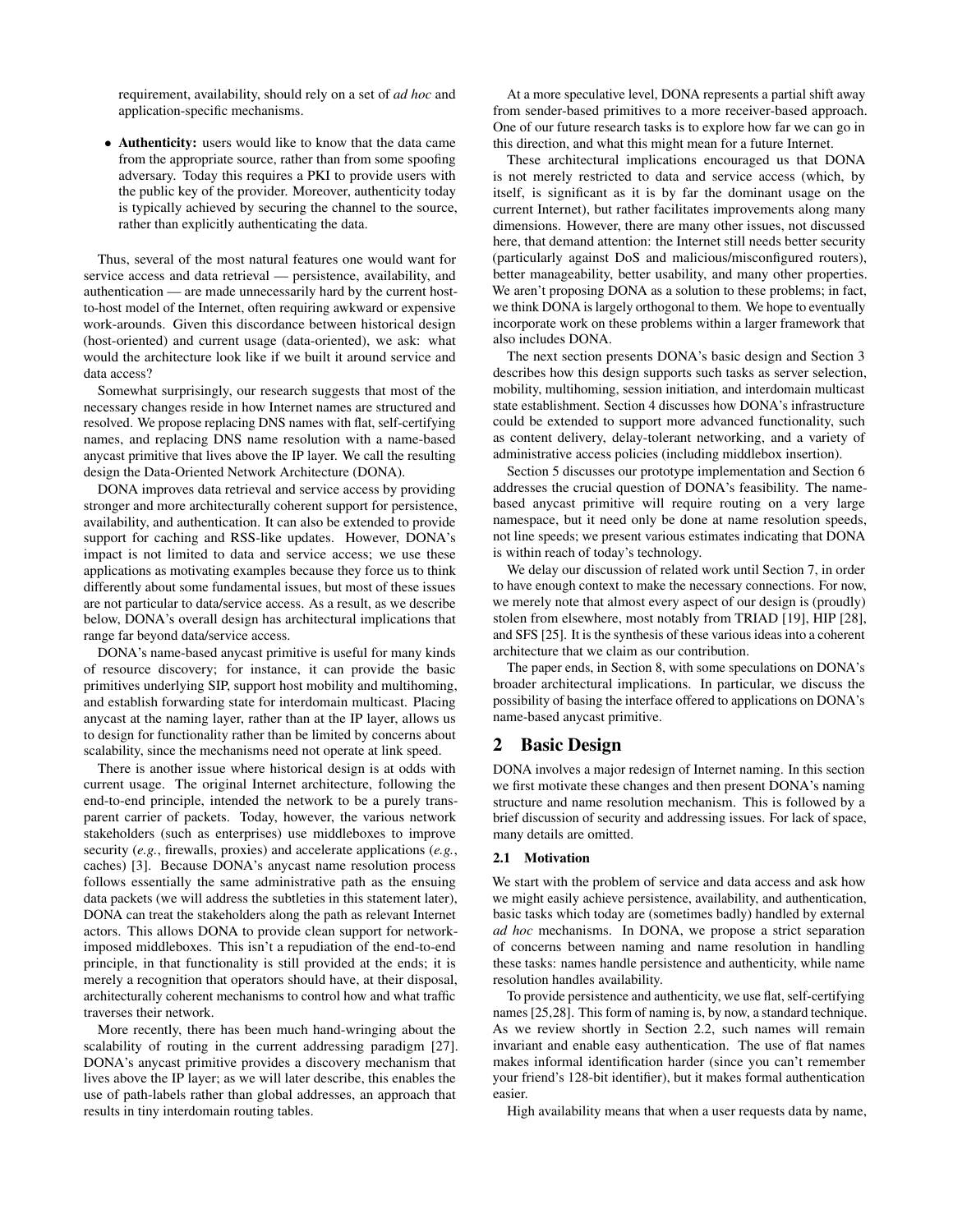she receives the data quickly and reliably. To provide availability, the name resolution process should (a) guide requests to nearby copies of the data, and (b) avoid failed or overloaded servers. The question, then, is how to build such a name resolution process.

There are two main resolution paradigms in the literature. The first is what we use today: lookup-by-name in a distributed database, which returns the location (IP address) of a nearby copy. This database must maintain locations of all the copies, identify the location of the requester, and then find a reasonably good match between the two. Akamai has pioneered the development of techniques to accomplish this, but it clearly requires significant mechanism to achieve.

The other possibility, most notably used in TRIAD [19], is to *route-by-name* to the closest copy. Routing protocols are designed to find shortest paths and route around failures, exactly the two tasks (a) and (b) we've assigned to name resolution. This led us to conclude that route-by-name, rather than look-up, was the most natural approach. We discuss our design for this in Section 2.3.

We note that there is one other issue — in addition to persistence, authenticity, and availability — that the user cares about, trustworthiness: users would like to know whether they are getting their information from a reliable source. We believe that this, like several other issues we discuss below, is best handled by mechanisms that are external to the architecture. Trust is so idiosyncratic and subjective that we don't believe any network architecture should mandate the mechanisms by which trust is established. Moreover, by remaining outside of the core architectural structures, external trust mechanisms can evolve along with changes in society and institutions in a way that a fixed architecture can't. Today, a variety of external mechanisms, ranging from Google to personal recommendations, are used to establish trust. We expect that new trust mechanisms, such as reputation systems and enhanced "websof-trust", will be developed in the future, but they will (and should) lie outside the confines of the architecture.

### 2.2 Naming

DONA names are organized around *principals*. Each principal is associated with a public-private key pair, and each datum or service or any other named entity (host, domain, etc.) is associated with a principal. Names are of the form P:L where P is the cryptographic hash of the principal's public key and L is a label chosen by the principal, who ensures that these names are unique. The granularity of naming is left up to principals; a principal might choose to just name her web site, or name her web site and each page within it, or name at a finer granularity (such as naming each individual photo or publication).

Principals are considered to *own* their data, in the sense that only hosts authorized by the principal P can offer to serve (*i.e.*, provide access to) entities with names of the form P:L. Each datum comes with metadata including the principal's public key and the principal's signature of the data; thus, when we speak of a client retrieving data we mean it has received the triplet <data, public key, signature> (along with perhaps other metadata).<sup>1</sup> In such a scheme, requesting clients rely on the principal's signature to ensure the data's integrity.

These names are application-independent and globally unique (and can refer to anything, not just data or services). They are also *self-certifying* in the following sense [25,28]: When a client asks for a piece of data with name P:L and receives the triplet <data, public key, signature>, it can immediately verify that the data did indeed come from the principal by checking that the public key hashes to P, and that this key also generated the signature. This satisfies the need for authentication; persistence follows from the fact that the names don't refer to location, and thus the data can be hosted anywhere.

With a slight alteration, these basic ideas can be naturally applied to immutable data: here, the label L is the cryptographic hash of the contents of the data and the principal P is the purveyor of the data, not the owner; for instance, the purveyor could be the hosting CDN. Since the client need not rely on a principal to ensure the integrity of the data (the hash over the contents ensures this), the only role of the principal is to ensure data delivery. Since different CDNs may have different degrees of reliability or coverage, clients seeking immutable data might specifically request it from a particular purveyor.

Note that there is a difference between the administrative structure of the hosting machines, and the nature of the principal. A person's web page would be associated with their own public key. The web page might initially be hosted at their university or company or paid hosting service, but this is not reflected in the name; instead, the owner (as we discuss below) would authorize (with some reasonable TTL) this entity to host their web page (and this authorization could be applied to only a specific datum, or to a portion of the principal's data, or to all the principal's data). If the person decided to move the page (for instance, if they changed employers), then they would authorize a new entity to host their page (and let the old authorization expire). The name of the data would not change, even though the entity hosting the data (or service) did change.

The biggest challenge to making such flat names work is making sure they *resolve* to the appropriate locations, which is what we discuss below. But there are usage questions that must also be addressed (though we are not the first to propose names of this form, and several of these issues have been discussed elsewhere, such as in [37]).

For instance, one usage question is: how will users learn these flat, long, and user-unfriendly names? We expect that users will learn these flat names through a variety of external mechanisms that the user trusts (to varying degrees), such as search engines, private communication, recommender services, and the like. Users won't, of course, remember the flat names directly, but will have their own private namespace of human-readable names, which map onto these global and flat names (as in [14]). While such flat names are harder to use than today's DNS names, they offer the advantage that the mappings between private human-readable names and flat names will be free to reflect evolving social structures rather than being tied, as DNS names are, to a fixed administrative structure.

Also, DONA does not provide a *reverse-lookup* mechanism for names, like DNS, where one can map an IP address to a name. The basic use of reverse-lookup is to tie a user-unreadable label (in this case an IP address) to an user-meaningful identity (in this case, a DNS name). We think the analogous service in DONA would allow a user to map a principal's key (which is human-unreadable) to a trust-chain between the principal's key and his own that would help the user understand the identity of the principal.

### 2.3 Name Resolution

We now turn from discussing the nature of DONA's names to presenting how DONA translates these names into locations. Our goal in this design is to achieve high availability, by finding close-by copies and avoiding failures.

As discussed earlier, DONA uses the *route-by-name* paradigm for name resolution. Rather than use DNS servers, DONA will rely on a new class of network entities called *resolution handlers* (RHs). Name resolution is accomplished through the use of two basic primitives: FIND(P:L) and REGISTER(P:L). A client issues a

<sup>&</sup>lt;sup>1</sup>The signature might be signed with a secondary key, but accompanied by a certificate from the principal's key authorizing the secondary key.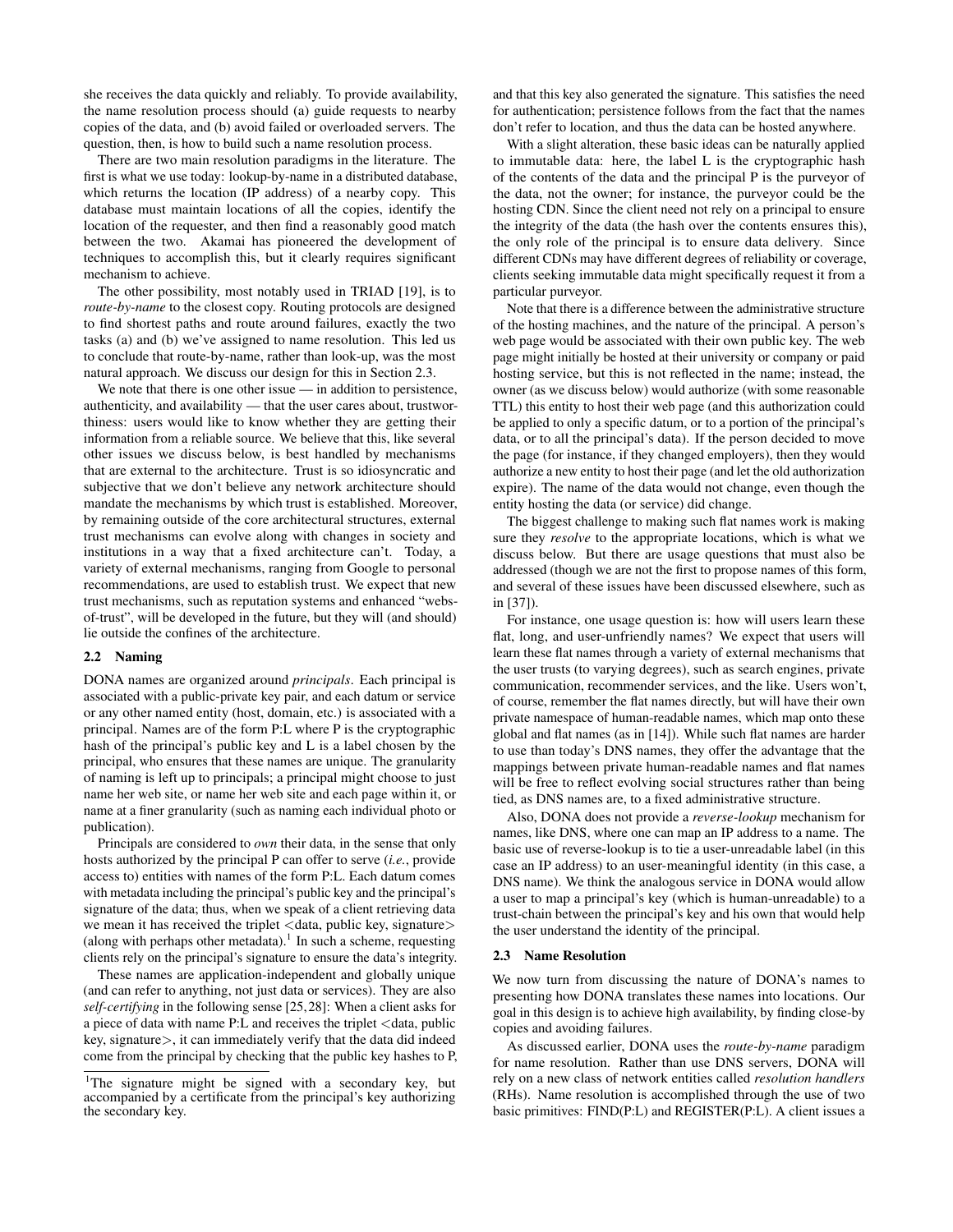FIND(P:L) packet to locate the object named P:L, and RHs route this request towards a nearby copy. REGISTER messages set up the state necessary for the RHs to route FINDs effectively.

Each domain or administrative entity will have one logical RH (but perhaps many physical incarnations); we will denote the RH associated with an administrative entity X by  $RH_X$ .  $RH_X$  is the provider/customer/peer (or, alternatively, parent/child/peer) of  $RH_Y$  if X is the provider/customer/peer of Y in terms of AS-level relationships. This RH structure can extend to finer granularity than ASes to reflect other organizational and social structures; for instance, there could be departmental RHs at universities and firms and, going even further, users could have their own local RHs which peer with those of their neighbors and friends. RHs use local policy (consistent with their domain's peering agreements) when processing REGISTERs and FINDs.

Each client knows the location of its local RH through some local configuration (much like they know about their local DNS server). Any machine authorized to serve a datum or service with name P:L sends a REGISTER(P:L) command to its local RH. Registrations can also take the form REGISTER(P:\*) if the host is serving all data associated with the principal (or will forward incoming FIND packets to a local copy).

Each RH maintains a *registration table* that maps a name to both a next-hop RH and the distance to the copy (in terms of the number of RH hops, or some other metric). There is a separate entry for P:\*, in addition to individual entries for the various P:L. RHs use longest-prefix matching; if a FIND for P:L arrives and there is an entry for P:\* but not P:L, the RH uses the entry for P:\*; when entries for both P:\* and P:L exist, the RH uses the one for P:L. Only when the RH has neither P:\* or P:L entries do we say that P:L does not have an entry in the registration table.

When a FIND(P:L) arrives, the forwarding rule is straightforward: if there is an entry in the registration table, the FIND is sent to the next-hop RH (and if there is more than one, the choice is based on the local policy and which entry is closest); otherwise, the RH forwards the FIND towards its parent (*i.e.*, its provider) using its local policy to choose among them if the RH is multi-homed. Thus, registration table misses are forwarded up the AS hierarchy in the hope of finding an entry (see Figure 1). In the case of immutable data, a FIND command can take the normal form FIND(P:L), or the special form FIND(\*:L) which indicates that the client is willing to receive the (self-certified) data from any purveyor.

If  $RH_X$  receives a REGISTER from a child *(i.e.*, customer), it does not forward it onward unless no such record exists or the new REGISTER comes from a copy closer than the previous copy. If so,  $RH_X$  forwards the REGISTER to its parents and peers (after updating its registration table). If the REGISTER comes from a peer, the entry can be forwarded or not based on local policy (depending, for example, on whether the AS is willing to serve as a transit AS for content). By letting the forwarding of FINDs and REGISTERs be driven by the local policies, DONA can faithfully respect the basic interdomain policies as reflected in BGP. In addition, the forwarding of a REGISTER can be terminated at any point if dictated by some administrative policy (such as a corporate firewall).

REGISTER commands must be authenticated. The local RH issues a challenge with a nonce, which the client must sign with P's private key, or sign with some other key and provide a certificate from P empowering this other key to register this piece of data. When forwarding REGISTERs, the RH signs it so that the receiving RHs know that the data came from a trusted RH. These signatures are hop-by-hop and accumulated in a REGISTER along the path. In a similar manner, the RHs accumulate the distances; they append their distance/cost to the previous-hop RH before sending



Figure 1: Registration state (solid arrows) in RHs after copies have registered themselves. RHs route client-issued FIND (dashed arrow) to a nearby copy.

```
register : the received REGISTER message, if any.
   regs : all REGISTER messages for the name (P:L).
   pref reg: preferred REGISTER to disseminate to peers/parents,
         if any.
   name : the name (P:L) event concerns.
1 regs ←load(name);
2 if register received then
3 if duplicate or invalid signature then
4 return;
5 end
6 set timer for expiration (register);
7 else
8 // A REGISTER expired...
9 end
10 foreach out in provider and peer links do
11 pref_reg ←decision_process(out,regs);<br>12 if pref_reg changed for out then
      if pref reg changed for out then
13 msg ← new message (pref reg);<br>14 add intra cost (out msg):
         14 add intra cost(out,msg);
15 sign message(private key,msg);
16 queue(out,msg);
17 end
18 end
19 store(name, all changes);
```
### Figure 2: Pseudo code for processing received and expired REGISTERs.

the REGISTER to next RH. REGISTER commands have a TTL and must be refreshed periodically. DONA also provides an UNREGISTER command so that clients can indicate that they are no longer serving some datum. Figure 2 shows the pseudo code for processing received and expired REGISTERs.

The FIND packet does not just resolve the name, it also initiates the transport exchange. The FIND packet takes the form as shown in Figure 3, where the DONA-related content is essentially inserted as a shim layer between the IP and transport headers. The namebased routing provided by DONA ensures that the packet reaches an appropriate destination. If the FIND request reaches a Tier-1 AS and doesn't find a record associated with that principal, then the Tier-1 RH returns an error message to the source of the FIND. If the FIND does locate a record, the responding server returns a standard transport-level response (the same as if the transport header had been received on a normal data packet, not on a FIND packet). To make this work, transport protocols should bind to names, not addresses, but otherwise do not need to change. Similarly, application protocols need only be modified to use names, not addresses, when calling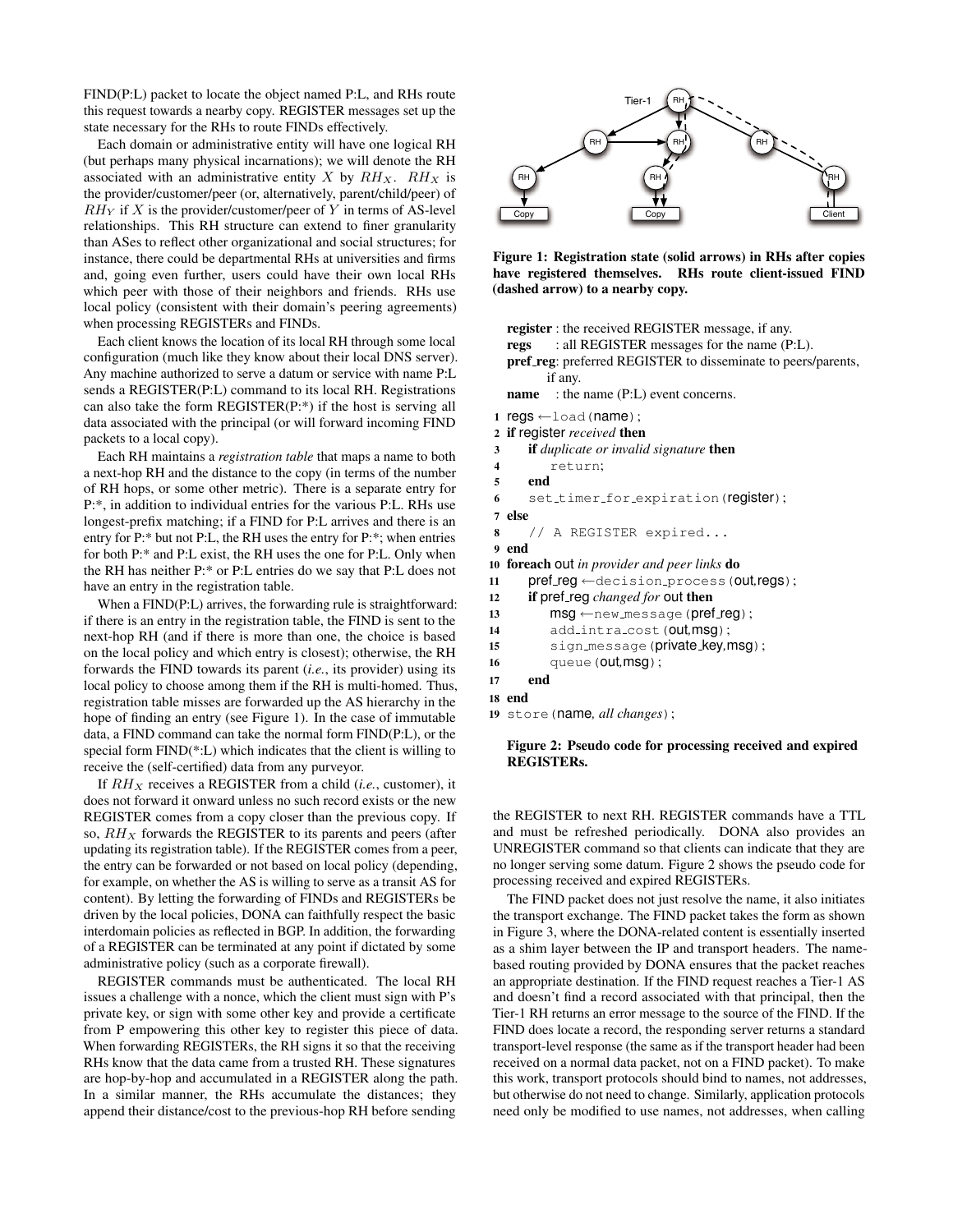

Figure 3: Protocol headers of a FIND packet. Type is to separate FINDs from their responses.

transport. In fact, many applications could be simplified when implemented on top of DONA. Using HTTP as an example, we note that the only essential information in an HTTP initiation is the URL and header information (such as language, etc.); the URL is not needed, since the data is already named in a lower layer, and if each variation of the data (such as language) is given a separate name then the header information is also superfluous.

The packet exchanges that occur after a FIND has been received are not handled by RHs (except, as we note in Section 4, when they serve as caches or other middleboxes), but instead are routed to the appropriate destination using standard IP routing and forwarding. To this extent, DONA does not require modifications of the IP infrastructure.

### 2.4 Security Issues

There are a variety of security issues that must be addressed, some by DONA itself and some by underlying or external mechanisms.

For bandwidth denial-of-service attacks, we assume that there are IP-level mechanisms that can restrain unwanted packet streams that are overwhelming an RH, server, or client. For resource exhaustion attacks against RHs, DONA relies on contractual limits providers place on customers for the number of FINDs and REGISTERs they can submit per time period. RHs may additionally impose other rate-limiting techniques such as cryptographic puzzles.

We assume that as part of establishing customer/provider/ peering relationships, peering RHs have securely exchanged their public keys, so RHs can always ensure that they are receiving packets from the appropriate RH. However, a malicious RH can still cause damage. For instance, a malicious RH can refuse to forward REGISTERs and FINDs; this is a failure of the AS, in much the same way an AS could fail to forward packets, and presumably commercial pressures would reduce this form of misbehavior. More subtly, a malicious RH could forward REGISTERs overheard from other RHs. To minimize this risk, when RHs forward a REGISTER they include the next-hop's public key (or its cryptographic hash).

The worst a malicious RH can do is deny a client service (since cryptographic measures allow the client to authenticate the data). In Section 3 we discuss ways in which clients can request access to other copies (*i.e.*, not just the closest one); this will allow a client to avoid misbehaving RHs, unless the misbehaving RH lies on the path to all copies of that particular item.

In all cases, though, RHs are commercially related to the clients they are serving; they are paid (perhaps recursively) by either the client or the server. Thus, DONA is not relying on the cooperation of arbitrary entities, but is relying on the nature of a commercially provided service. Thus, while the design should be reasonably secure against misconfigured or subverted RHs, we anticipate that any such problems would be detected and corrected by the provider.

In such a key-centric design, the greatest fear is key compromise. There is no remedy except for providing effective means for key revocation. DONA does not, itself, provide a key revocation mechanism. However, there are a variety of mechanisms one could use for this, such as third-parties (*e.g.*, Google) providing databases of revocation lists. Each revocation is cryptographically proven, so

they cannot be faked; thus the database need merely provide access to the data, not vouch for its correctness.

DONA could itself provide a useful substrate for revocation lists and online key status query protocols. That is, key revocations related to a principal P (both of P's private key, and of any secondary keys P has used) could be stored under P:L for some special reserved name L, and if an RH finds any entry corresponding to that name it immediately returns notification of a key compromise.<sup>2</sup> Thus, if a client wanted to check a key related to P it could issue a FIND(P:L) for this special value of L. As we describe in Section 4, DONA also supports update functionality, so a client could subscribe to be notified of any such revocation.

Finally, principals and replicas may ensure that their key is not already in use by doing a FIND(P:\*) on a freshly generated key P (using DONA's name resolution).

### 2.5 Internet Addressing

The DONA design, as just described, could function over the current IP layer, with its present form of addressing and routing. However, many think the current Internet addressing scheme is facing a looming crisis, as the increasing demand for multihoming threatens to explode routing tables [27]. Even aside from this speculative threat, the current addressing paradigm requires a delicate balance between scalability (*e.g.*, aggregation) and flexibility (*e.g.*, multihoming, policy routing) that isn't always easy to achieve.

DONA's name-based anycast primitive can remove much of the pressure on the lower-level addressing structure by providing a separate mechanism for path discovery. In particular, DONA could enable IP to use path-labels (as in [22]) rather than globally routable addresses. In what follows, we refer to the client as the source of the FIND and the server as the node that responds to the FIND (presumably a node that generated the REGISTER, or a caching RH as discussed later in Section 4). Moreover, each host has a domain-specific address; that is, for each domain within which it is homed, that domain associates an address to that host, and that address has no meaning outside of that domain.

In this approach, when a client sends a FIND, its source address is originally just its domain-specific address. As the FIND is forwarded from client to server, next-hop domain path instructions are appended to this source address. Each such instruction has purely local meaning; for instance, as the FIND passes from domain A to domain B, an annotation is added to the path instruction that tells A that the next-hop domain is B and, vice-versa, tells B that, in the reverse direction, the next hop is A. This instruction need only be understood by the two connected domains A and B. When the FIND arrives at the server, the server appends its domain-specific address to the path description. It can then reverse these path instructions and use them for its response to the client (since reversing the order just gives the path in the opposite direction). Similarly, when the server's packets arrive at the client, the client can reverse the path in order to send packets to the server.

Because these per-hop path instructions only need to distinguish between the various next-hop domains, they can be quite short (say, on the order of a few bytes), so the total path instruction would be quite short. More importantly, the interdomain routing tables would be extremely small (and quite static); merely enough to translate these per-hop instructions into a next-hop AS. Note that these path-instructions would not have global meaning, since if a source in a different domain used this path, the domain-specific next-hop instructions would not necessarily lead to the desired

<sup>&</sup>lt;sup>2</sup>Note that once any key revocation entry has been registered for that principal, there is nothing the key compromiser can do to cause its removal from the registration tables.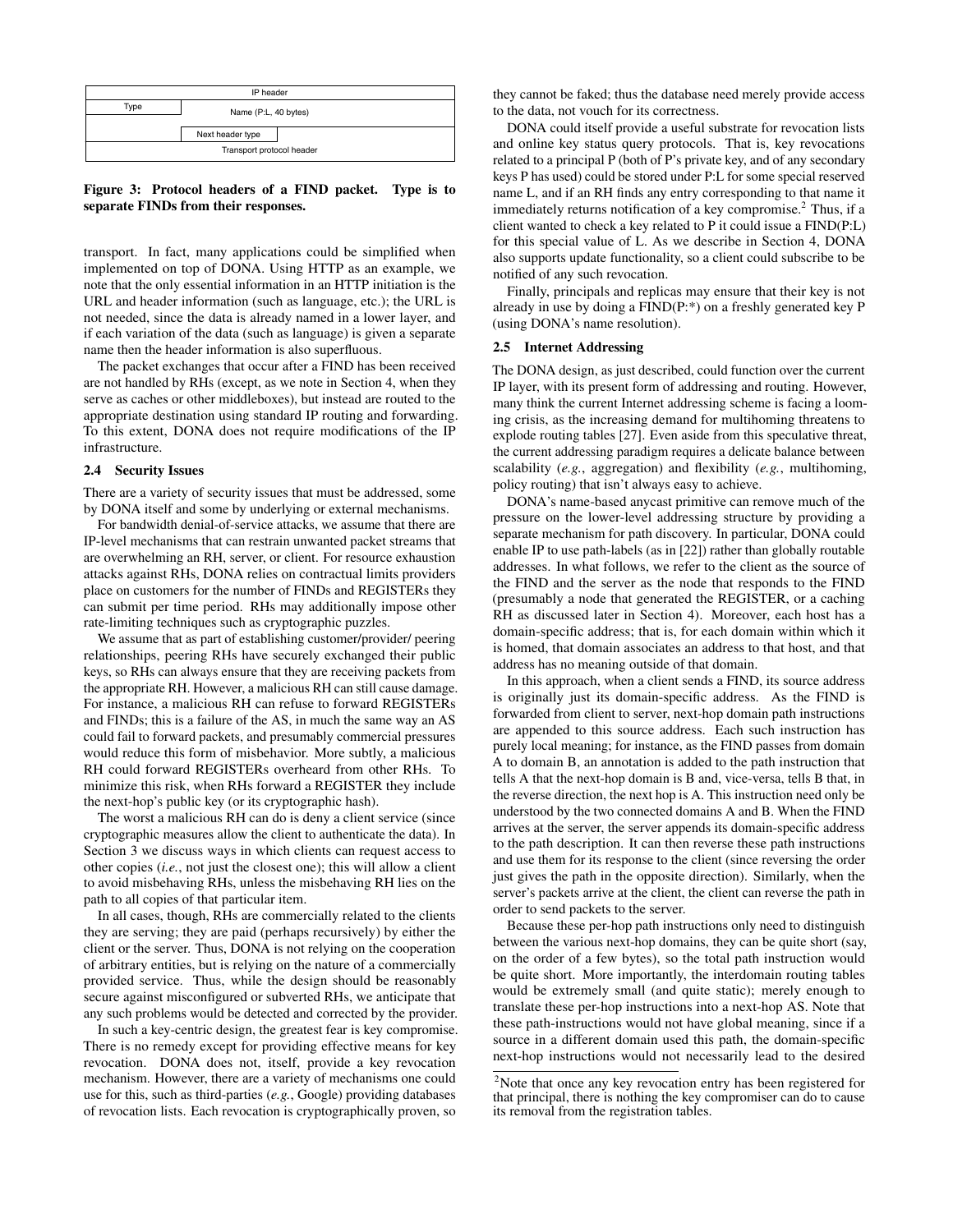destination. Thus, in this design, there would be no globally meaningful addresses and the DONA FIND/REGISTER primitives would be required to establish end-to-end connectivity.

This approach would require the endpoints to detect AS-level path failures and to resend a FIND in that case. This is a substantial extra burden on connections, but it is the tradeoff for doing path-discovery above the IP layer. Also, while this design might superficially resemble other connection-oriented designs, with the FIND playing the role of a connection-establishment, an important distinction is that in DONA there is no per-flow state in the network.

This approach would produce symmetric AS-level paths, because the path of the FINDs lay down path instructions which guide the reverse path. There are other possibilities for how policy routing could be handled in this case, ranging from allowing asymmetric routes but requiring a FIND sent in the opposite direction (like many capability mechanisms [41,43]), or giving policy control going from the client to the core (and from the core to the client) to the providers near the client, and giving policy control going from the core to the server (and from the server to the core) to the providers near the server; this would preserve AS-level path symmetry but distribute the control differently among the ASes. Lastly, one could adopt a NIRA-like [42] approach to providing endpoint-control. We do not explore these options here.

# 3 Using DONA's Basic Functionality

DONA's name resolution process is essentially a name-based anycast service: a FIND(P:L) request is routed (by RHs) to a nearby RH at which the name P:L is registered. We now discuss a few ways in which this basic primitive might be used (and later, in Section 4, we discuss how RHs could be extended to provide greater functionality). We present only a very high-level description of the examples below, omitting (due to space) many protocol details.

Server Selection: The most basic use of DONA's anycast primitive is to select among several possible servers (*e.g.*, for content distribution, or replicated service access). Each server (or datacenter) authorized by a principal P to host a service or datum named P:L simply registers P:L at their local RH. DONA routes any FIND(P:L) to the closest such server (closest according to the DONA routing metric). Note that these servers could be from one or many different CDN networks; the name P:L remains the same no matter which server is providing the data.

P2P applications could also employ this primitive, and would probably use immutable names where the principal would identify the particular P2P infrastructure (these may have different degrees of reliability and coverage). Systems like BitTorrent that break files into chunks are also supported; the name of the file (immutable data) is mapped to an index of the chunk names (also immutable), and the client can then separately request each chunk. If it so desires, the client can then offer to serve the content, registering both the chunks and the index. We will see later in Section 4 how increased functionality in the RHs can further improve the CDN-like properties of DONA.

Mobility and Multihoming: A roaming host can first unregister from one location and then re-register at its new location. Subsequent FINDs will be routed to the new location as soon as the new registrations have installed the necessary state.<sup>3</sup> Well-known techniques below the transport layer [28], at the transport layer [17], or at the session-layer [32] can be used to mask mobility from higher layers. Multihoming is similarly straightforward: a multihomed host registers with each local RH and a multihomed domain forwards its REGISTERs to each provider. This allows FINDs, and thus the resulting data connections, to make use of multiple paths. While the above discussion implicitly assumed current IP addressing, and no need for symmetric AS-level paths, similar multihoming could be achieved with the addressing described in Section 2.5.

Session Initiation: Rendezvous mechanisms are the core of application-layer session initiation and presence protocols. Consider, for instance, the Session Initiation Protocol (SIP) [31]. A SIP user agent begins by sending a SIP INVITE message. The SIP proxy infrastructure then routes the INVITE message to the current location of the remote agent, which responds to begin the session negotiation. To keep their location up-to-date in the proxy infrastructure, SIP user agents register their current location with registrars (often co-located with SIP proxies). This process maps directly onto DONA's basic primitives. SIP INVITE messages translate to FINDs and the SIP and DONA REGISTER messages play the same role. Thus, SIP's rendezvous functionality can be provided by DONA and SIP's negotiation functionality could be implemented directly on top of DONA's REGISTER and FIND. In Section 4, we show how DONA enables the network to impose middleboxes; networks could impose (stateful and stateless) SIP proxies to enrich SIP services, control service access, and to protect themselves and their customers just as they do today (*e.g.*, SIP providers often deploy session border control boxes to rewrite SIP messages to hide their internal network topologies). Of course, after DONA enables the discovery, the data transfer between the two endpoints occurs over IP.

Multicast State Establishment: It has been a long struggle to define a simple and scalable interdomain multicast protocol. We now show how DONA could be used to establish this interdomain multicast state in a straightforward manner (similar to how this is done in [29]). In this design, DONA's anycast primitive provides the tree discovery function, allowing a domain's border router that has local members in a multicast group  $G$  to discover and establish connectivity with other domains that have members in the group. We assume that each domain runs some intradomain multicast protocol. Each multicast group has a name of the form P:G, where the principal is the originator of the group. Such a structure makes it easy to keep group names unique. When a new node in a particular domain joins P:G, the domain's border router  $R_{new}$ issues a FIND(P:G) packet which DONA routes to the nearest router R that also has local members in P:G, if one exists. Upon receiving the FIND(P:G) packet,  $R$  attaches  $R_{new}$  to the overlay topology for P:G as its neighbor and the two routers add appropriate entries to their neighbor tables for P:G.<sup>4</sup> To complete the join operation,  $R_{new}$ sends a REGISTER(P:G) command, announcing its membership and willingness to serve as an attachment point for other incoming group members. This construction ensures that the resulting overlay topology remains acyclic at all times, thereby simplifying packet forwarding.

To transmit a multicast packet destined for a particular group P:G, the sender's border router  $R$  similarly issues a FIND packet to locate a nearby domain that belongs to the group and forwards the packet to that domain's border router, which in turn initiates the packet's dissemination. Note that if the sender's domain has one or more members in P:G then  $R$  is itself a member of the overlay topology for P:G and has the forwarding state necessary to initiate the dissemination.

<sup>&</sup>lt;sup>3</sup>A host that suddenly loses its connectivity may have to wait until its previous registration's TTL expires before it can be sure that subsequent FINDs will find it.

<sup>&</sup>lt;sup>4</sup>By overlay we mean that the two routers tunnel packets to each other, so the intervening routers need not have routing state for this multicast group.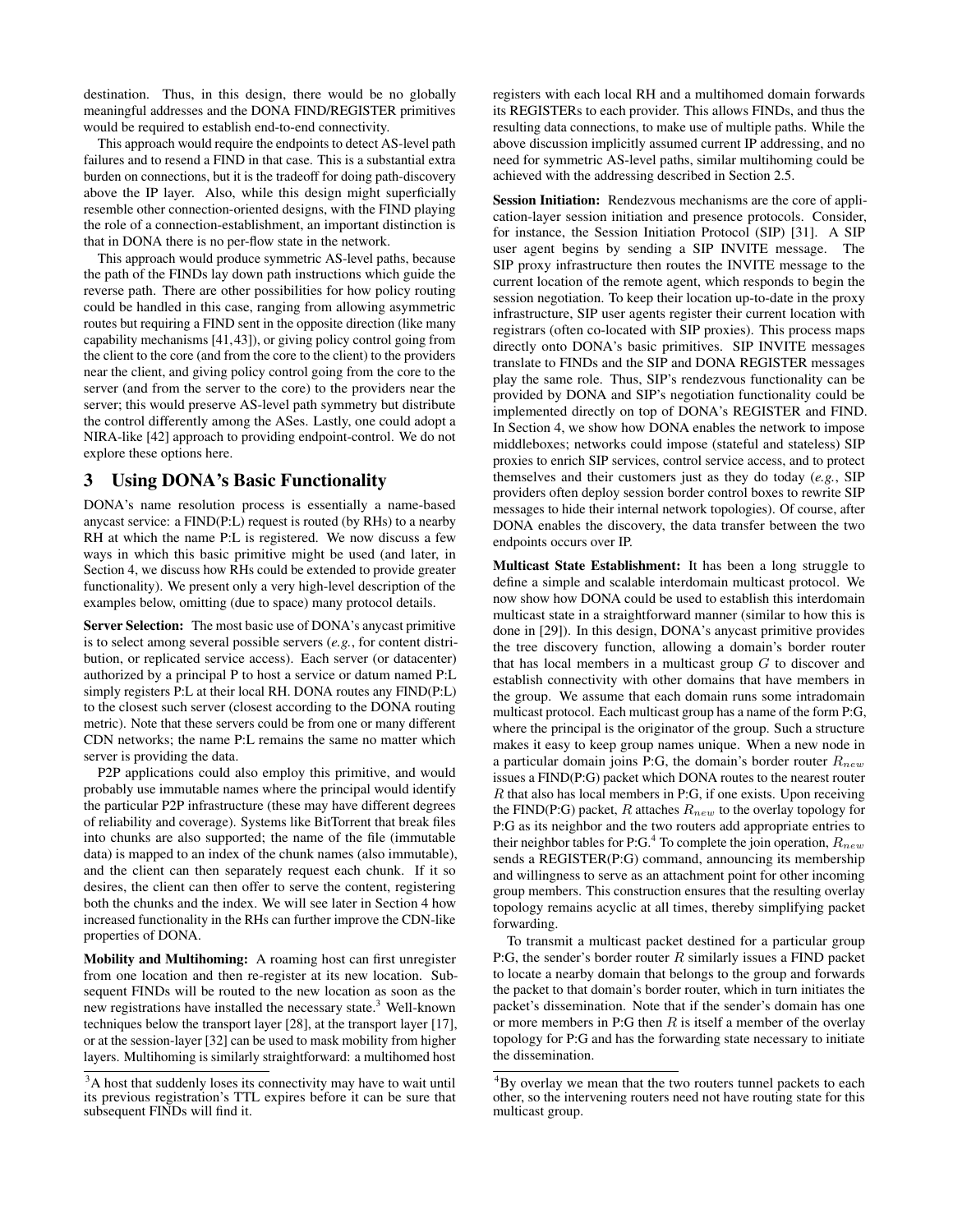find: the FIND packet received.

|                         | 1 <b>if</b> unknown transport or application protocol <b>then</b> |  |  |  |  |
|-------------------------|-------------------------------------------------------------------|--|--|--|--|
| $\mathbf{2}$            | forward to next hop (find);                                       |  |  |  |  |
|                         | 3 else                                                            |  |  |  |  |
| $\overline{\mathbf{4}}$ | <b>if</b> content cached and still valid <b>then</b>              |  |  |  |  |
| 5                       | terminate_protocols(find);                                        |  |  |  |  |
| 6                       | send_content();                                                   |  |  |  |  |
| 7                       | else                                                              |  |  |  |  |
| 8                       | // Follow the caching policy                                      |  |  |  |  |
| 9                       | <b>if</b> should be cached <b>then</b>                            |  |  |  |  |
| 10                      | terminate protocols (find);                                       |  |  |  |  |
| 11                      | $new\_find \leftarrow \texttt{clone}(find);$                      |  |  |  |  |
| 12                      | change_src_address(new_find);                                     |  |  |  |  |
| 13                      | initiate_protocols(new_find);                                     |  |  |  |  |
| 14                      | send_to_next_hop( <b>new_find</b> );                              |  |  |  |  |
| 15                      | store_and_send_content();                                         |  |  |  |  |
| 16                      | else                                                              |  |  |  |  |
| 17                      | forward to next hop (find);                                       |  |  |  |  |
| 18                      | end                                                               |  |  |  |  |
| 19                      | end                                                               |  |  |  |  |
|                         | 20 end                                                            |  |  |  |  |
|                         |                                                                   |  |  |  |  |

Figure 4: Pseudo code for caching logic.

# 4 Extending DONA

As we've just discussed, DONA's name-based anycast primitive provides support for a range of discovery-like tasks. Even restricted to this capability, we believe DONA would be a better naming foundation for the Internet than the current DNS system. In this section we discuss extensions to DONA that broaden its impact. These extensions involve adding functionality to the RHs, so they take a more active role in the architecture than just forwarding FINDs and REGISTERs .

#### 4.1 Improving Content Delivery

The basic DONA design provides support for server selection, which is useful when accessing widely replicated data or services. However, DONA can provide better support for content delivery in three ways.

Caching: RHs can be extended to provide a universal (*i.e.*, generalpurpose and always on-path) caching infrastructure. An RH that implements caching must first populate its cache. It can do so by changing the source IP address of an incoming FIND packet to be its own (and also source port number, if necessary) before forwarding the FIND to the next-hop RH. This ensures that the response to the FIND will traverse this RH, so the RH will receive the returning data and can install it in its cache. As per current practice, cacheable data items will be labeled with a TTL or other invalidation metadata that determines when data becomes stale. When a FIND arrives and there is a cache hit, the RH responds to the FIND's source IP address, returning appropriate transport responses which then will proceed into a standard application-level exchange. If the RH does not understand the transport or application-level protocol (as defined by the port in the transport header) for a particular FIND, it does not provide caching for that request. Figure 4 shows the pseudo code for the above logic and Figure 5 depicts the packet exchanges.

Subscriptions: Often clients would like to subscribe for updates, as in RSS. This can be easily accomplished by adding TTLs to FINDs. When the server responds to such a TTL'ed FIND, it notes whether and how long it will provide updates to the FIND. When a server



Figure 5: Three cases of processing a FIND packet when caching is supported: serve from the cache, skip (merely forward the FIND), and cache. RH 2 is a middlebox for all traffic.

updates a piece of content that has a pending TTL'ed FIND, it sends the update to the source of the FIND. RHs can assist in this process by caching TTL'ed FINDs, using the previously described technique of inserting their own address before forwarding the FIND. If a collection of RHs have cached the TTL'ed FINDs for a particular item, they form a distribution tree that provides scalable updates to that item. There is no explicit tree construction algorithm; it is formed via the normal routing of FINDs.

Avoiding Misbehaving and Overloaded Servers: In general, RHs will route FINDs to nearby copies of the data. However, some of these servers may be misbehaving (due to failures or malicious intent) in a way that is not visible to the RHs but which deprives the client of a valid copy of the data. To make sure that clients can still access the data even when their closest replica server is misbehaving, we allow the client to ask that its FIND be routed to a different server. In particular, we amend the REGISTER commands to keep track of the number of servers below a particular RH (this number is incremented as when a REGISTER is sent upwards in the RH graph), and we amend the FIND command to allow the client to request access to the k'th closest server, rather than the closest one. This may be particularly useful when accessing data from relatively unreliable P2P servers.

We can also augment DONA to allow overloaded servers to indicate they are overloaded, so the RHs can then direct excess load to other, less-loaded, servers. When an RH sends REGISTERs to a peer, it includes the distance to and load on the closest server and also, if the closest server is overloaded, the distance to the closest underloaded server; thus, at any time, an RH knows the next-hop towards the closest server with spare capacity. We have simulated the algorithm and find that it comes close to matching the optimal load distribution in several settings.

With these three changes, DONA could provide a combined caching, updating, and load-balancing infrastructure for content delivery. High-end commercial content providers may still require more advanced features and more careful monitoring than DONA can provide, but we expect even these high-end CDN services to augment DONA's content-delivery infrastructure rather than replace it entirely.

### 4.2 Delay-Tolerant Networking

There has been recent interest in developing architectures for networks where end-to-end connectivity may rarely exist, but sporadic hop-by-hop connectivity is often present (see *e.g.*, [6,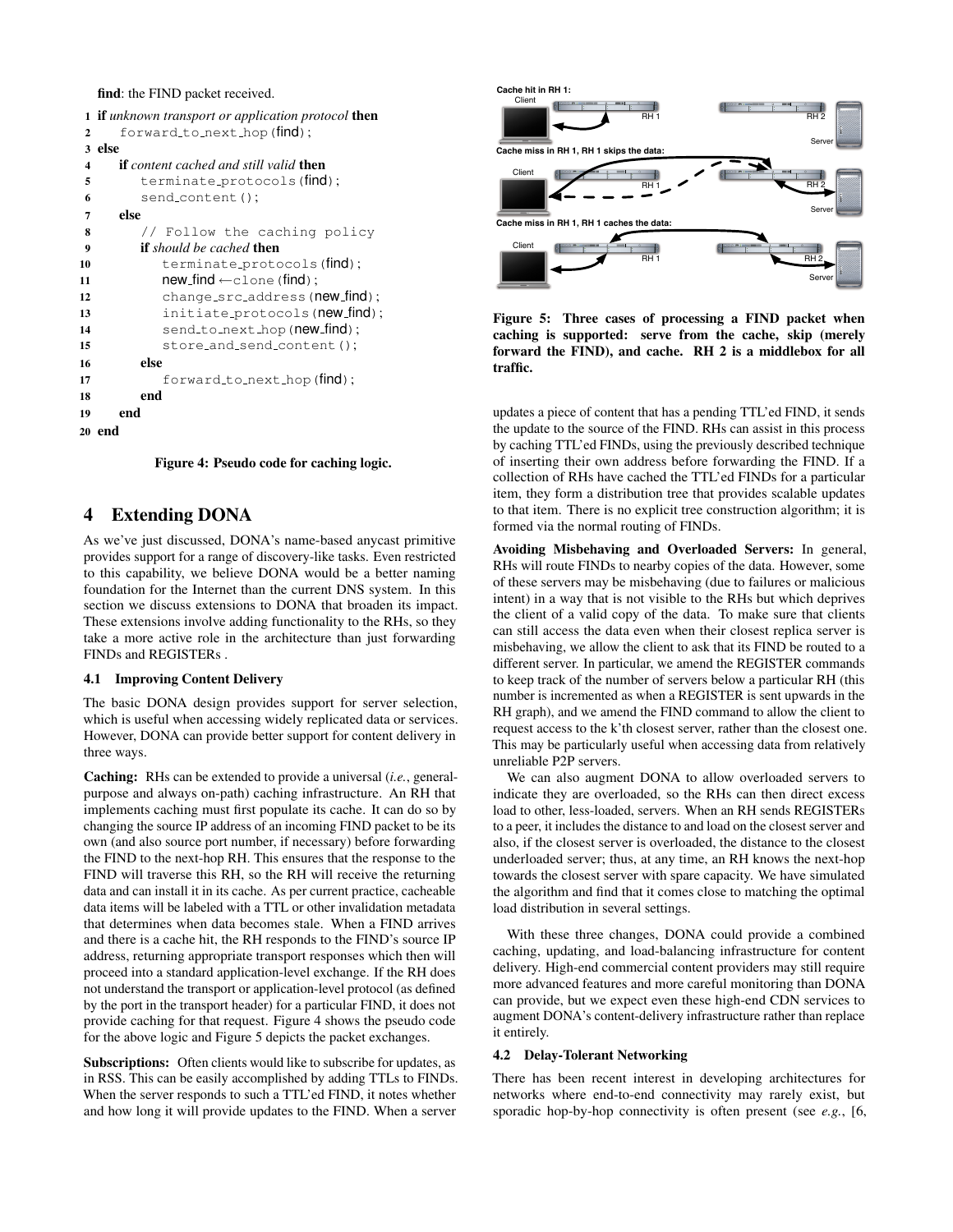12]). These connectivity-challenged networks occur in many settings, ranging from large (interplanetary communication), to small (sensornets), to deep (oceanic communications). The key concept in designing a delay-tolerant network (DTN) architecture is message-level *custody transfer*; rather than the communication being end-to-end, there are intermediate elements that take custody of the message and then are responsible for making sure it is forwarded onward. In DONA, the RHs can act as these custody agents (or can deputize other hosts to act as custody agents). If an RH knows that connectivity to its neighboring RH is intermittent, it can choose to accept custody of the subsequent transfer in much the same way as it places itself on the return path for caching. Previous work on DTNs [12] has also embraced name-based routing. Though these two uses of name-based routing are realized somewhat differently, the similarity in approaches suggests that DONA might provide a reasonable substrate for DTN architectures.

### 4.3 Access Rules and Middleboxes

The original Internet architecture was built around the end-to-end principle, with intermediate routers playing no role other than forwarding packets to their destination. However, commercial and security pressures have created an Internet where layer-violating access policies and on-path middleboxes are common. There is no support for access rules and middleboxes in the current architecture; some maintain that this is a feature, not a bug, but we suggest that the presence of so many access rules and middleboxes is an indication of important unmet needs in the current architecture, and that any viable future design must address those needs.

One can view FINDs and REGISTERs as a general signaling mechanism; these are addressed at the IP layer to each RH along the path, and as such the RHs are not violating layering by inspecting them. Corporate networks may choose to not forward REGISTERs originating at internal RHs to external RHs if they don't want internal content available to the public. Similarly, such networks might also choose to not forward FINDs originating at external RHs to internal servers, or perhaps make the decision based on the application-port found in the FIND's transport header.

More generally, there are several natural policy decisions an RH can make upon receiving a FIND. The RH could deny the FIND, either failing silently or returning an error code. The RH could also ask the source of the FIND for authentication; for instance, it could ask for credentials proving that the user was indeed an employee. DONA itself would not standardize the format and nature of these credentials; DONA would merely provide a channel for authentication protocols to exchange these credentials.

An RH could also impose a middlebox, such as an applicationspecific proxy or a firewall, which is otherwise off-path. There has been previous work on incorporating endpoint-imposed middleboxes (see [2, 38]), where either the sender or receiver desires the packets to traverse a middlebox such as a firewall or transcoder. The middleboxes we consider here are network-imposed; the decision is being made by one or more of the networks carrying the packets, not the endpoints. We expect future networks to have a mixture of network-imposed and endpoint-imposed middleboxes, so we see the two approaches (DONA and [2, 38]) as complementary.

An example of an authentication request and a middlebox insertion is shown in Figure 6. Here, the FIND goes from client to RH1 to RH2, which forwards it to the firewall FW. The firewall asks the client for authentication, and the client responds; the firewall then forwards the client's FIND to the server, inserting its own IP address in the FIND. The server responds to the firewall, which then forwards the response to the client. Finally, the data flows between the client and server via the explicitly addressed firewall.



Figure 6: Server-side RH imposes a firewall middlebox which requires authentication (dashed arrow) before becoming a proxy for client-server communication.

When RHs play the role of caches, both in responding to FINDs and inserting themselves on the return path to receive the response, they are acting as middleboxes (as shown in Figure 5). RHs can similarly insert themselves as a middlebox for reasons other than caching, and, as just shown in the example in Figure 6, can also forward the FIND to some other box (*e.g.*, a firewall) that inserts itself on the path. This is done by inserting the IP address of the middlebox in the source address field in the FIND packet (and changing the transport source port, as well as updating checksums and TTL fields) before it is forwarded onwards, so all returning packets pass through the middlebox. This method of inserting middleboxes does not violate layering, as all packets intercepted by these middleboxes would have their IP address in the destination field.

Lastly, an RH could also provide the *capabilities* required to traverse the domain. We won't delve into the details here, but mechanisms similar to SIFF [41] and TVA [43] could be used (but on a per-domain basis, not per-router basis), with the capabilities inserted in the FIND as it traversed domains. There are two subtleties here. First, if more than one intervening domain wants to require capabilities, there must be a way of either concatenating the capabilities, or somehow sharing a fixed length capabilities field. The second subtlety is that using FINDs to gather the capabilities works if the FIND packet and the data packets being sent in both directions take the same AS-level (or administrative-level) path. This symmetry is required only for the networks that use capabilities. Today, restrictive access policies are typically only exerted at the edges, where the paths are likely to be symmetric. However, if one expects that capabilities might be used more generally, the pathlabels discussed in Section 2.5 could be used, because they produce symmetric AS-level paths. In contrast to capabilities, middlebox insertion does not require symmetric AS-level paths, because the middlebox is explicitly addressed.

### 5 Implementation

To gain some experience with our design, we implemented a Linux-based prototype of an RH and deployed it on Planetlab. Implementing DONA helped us uncover many details that we had neglected, but it did not raise any fundamental issues. We think the far more interesting issue is large-scale feasibility, which we could not address in our small-scale prototype deployment; we address these scaling issues in Section 6.

The RH prototype is a stand-alone user-level Java daemon that uses a TUN/TAP device to interpose itself as an overlay between the transport and IP layer, and uses the Socket API to invoke the kernel transport protocol implementations. Most of the core features described earlier have been implemented, including dissemination of REGISTERs, name-based routing of FINDs, content caching, and protocol support for a few applications.

The implementation is comprised of the following modules: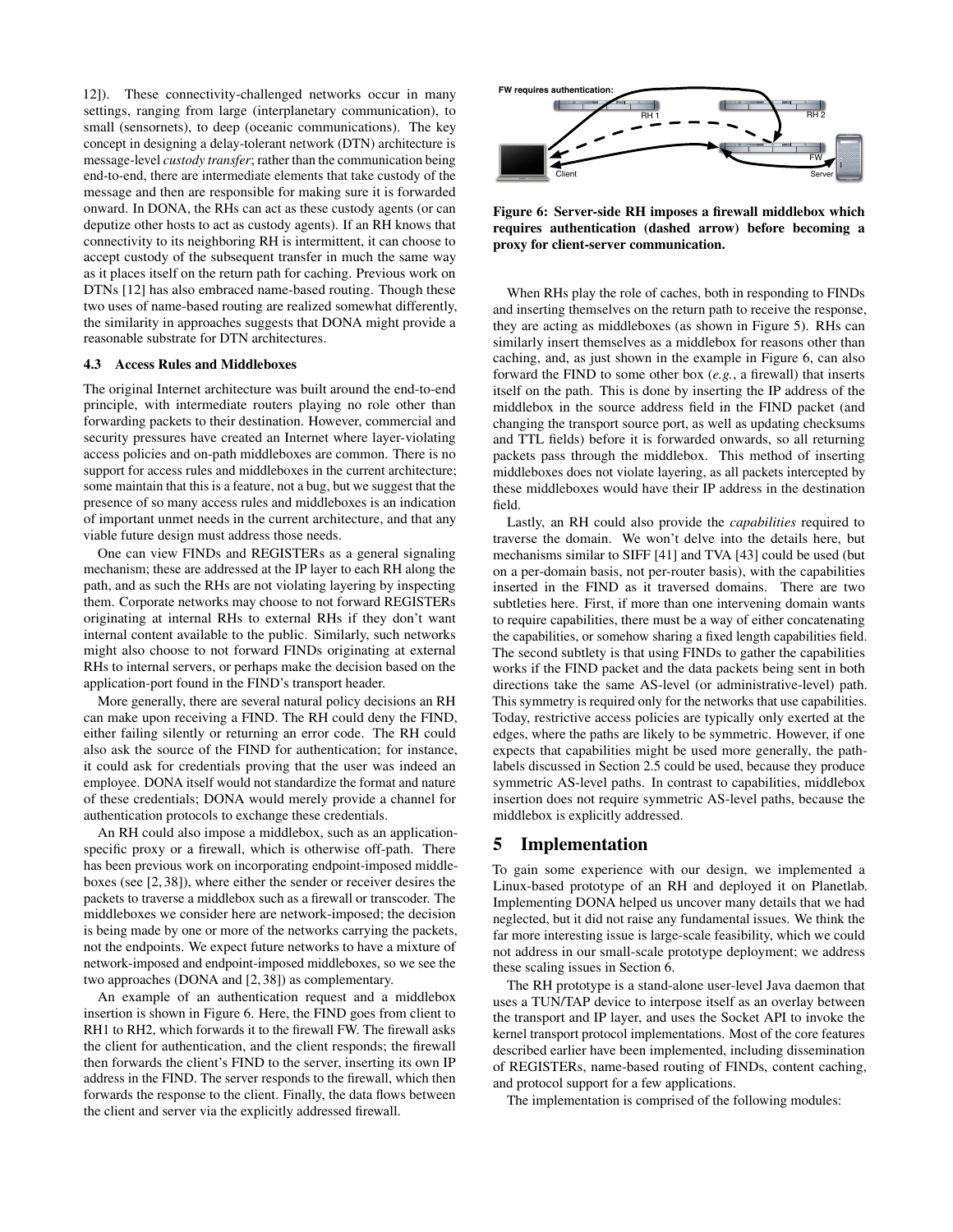Router Module: The router module processes incoming REGIS-TERs and FINDs. It maintains a memory-based registration table, computes and disseminates registrations to peers and providers in the RH topology, and routes FINDs based on the registration table. The router module also monitors the liveness of their manually configured neighbors (customers, providers, and peers) and exchanges registrations with these neighboring RHs over reliable queues implemented on TCP.

Caching Module: The caching module offers application modules (see below) access to a local cache of data items. It caches content in the local file system and uses an embedded database to maintain, on a per-item basis, metadata (which includes an expiration time) and the location of the corresponding file. A cache lookup is a two-step process: the module first queries the database to determine if the item is in the cache. If a valid cache entry is present, the module serves the cached content using file system routines.

Application Modules: To experiment with some set of applications, we augmented the prototype with a set of application modules. In each case, we provided proxies that allowed unmodified hosts to use DONA:

- *HTTP:* Components were implemented to simulate a CDN provider. A HTTP proxy module translates incoming HTTP requests into FINDs and returns content in the form of standard HTTP responses. A CDN provider uses an HTTP registrar module to submit periodic registrations. The HTTP proxy module on the provider's RH then translates the received FINDs back to HTTP to be sent to the content provider (a user of the CDN provider, which does not implement DONA). In addition, the HTTP proxy module uses the caching module to implement simple HTTP caching.
- *Session Initiation Protocol*: A SIP proxy module interfaces with legacy SIP user agents and converts their INVITE and REGISTER messages into FINDs and REGISTERs, as described in Section 3. Agents then transmit RTP traffic directly to each other.
- *Large-file distribution:* A P2P client application was developed to distribute large files. The application splits large files into chunks and creates an index file for the chunks. The application then registers and serves the chunks and index; peers missing chunks or index try periodically to download them.
- *RSS:* An RSS proxy intercepts incoming RSS refresh requests (that arrive in the form of standard HTTP GET messages from hosts that don't implement DONA) and issues TTL'ed FINDs to serve future refresh requests directly from cache, if the response contained an RSS feed (which cannot be determined reliably solely based on the HTTP request URL). The TTL'ed FIND travels to the content source and causes the intermediate RHs to establish forwarding state. On the content-provider side, a proxy registers the feed on behalf of the RSS server and polls the feed at periodic time intervals to detect changes. If updated, the proxy retrieves the new version and propagates it over the dissemination tree to the subscribers.

The prototype consists of approximately 17,100 lines of code. The core RH functionality (routing, registration maintenance, content caching) constitutes 11,900 lines while the remainder is for the application modules.

The prototype has been deployed on PlanetLab with topologies in order of tens of nodes (RHs). The deployment was useful for debugging our code, but was not of sufficient size (nor subject to sufficient workload) to allow us to study DONA's scaling properties. We discuss scaling in the next section.

# 6 Feasibility

Now that we have laid out DONA's many possibilities, we must discuss its basic feasibility. We first estimate the computational requirements of a single logical RH, and then we discuss one possible way to organize a large ISP's RH infrastructure.

### 6.1 Requirements

We discuss requirements for a domain's single logical RH to support FINDs and REGISTERs.<sup>5</sup> Note that an AS's RH need only keep routing state for data that lie below or equal to it in the AS hierarchy, since the default behavior is to forward FINDs to providers. Thus, the toughest requirements will be on the Tier-1 providers, whose RHs must keep everything in their registration tables, and those are the performance requirements we focus on.

Since the estimated number of public web pages is on the order of  $10^{10}$  as of 2005 [21], we set an initial target of  $10^{11}$  registered items; this includes all data and services accessed over the Internet. Assuming 42 bytes per entry (40 for the name and 2 for a next-hop RH), this yields a total storage of about 4TB. (This is a simplification, since it neglects the overhead of the necessary data structures. Since we are interested in orders of magnitude only, we are ignoring this complication.)

If the average lifetime of a registration is two weeks (which we are taking as an initial estimate, with little empirical support), a Tier-1 RH must handle about 83000 registration messages per second. If each registration is roughly 1 KB, then this is approximately 680Mbps, which is small compared to the aggregate bandwidth of a Tier-1 AS (and the registrations are a small fraction of the load on any particular link). However, each of these registrations involves expensive cryptographic operations. Using fast cryptosystems such as ESIGN [30], a 3 GHz processor can create and verify 2048 bit signatures in 150 and 100 microseconds, respectively [24]. If we assume a total of 500 microseconds per registration, the total registration load could be handled by roughly 40 CPUs. However, an AS may choose to trust its peering ASes to have done the cryptochecks, and thus this load could be reduced.

To estimate the rate of incoming FINDs, we assume that an RH's load will be of the same order as the current rate of HTTP requests. We realize this ignores other application protocols, but we think HTTP is sufficient to give us an order-of-magnitude estimate. As data, we use flow logs of traffic observed over one week in November 2005 at routers in two transit networks: 4 routers belonging to Abilene [1], the academic and research network within the United States; and 4 routers from GEANT [18], a large research network in Europe which also carries some commercial traffic. Sampled flow logs from each network were used to count HTTP packets.<sup>6</sup>

Table 1 shows the HTTP request rate and, for context, the DNS and TCP SYN rates for each log, as well as the average over the four logs. These results are normalized to show the number of requests that would occur in a full gigabit's worth of network traffic. Thus, the HTTP request rate for a fully loaded Gbps link is on the order

<sup>&</sup>lt;sup>5</sup> All the other functionality discussed in Section 4 is optional  $(e, g, \cdot)$  an RH can decide to not cache if it can't handle the load) and/or an RH can decide to not cache if it can't handle the load) and/or significantly less burdensome than the basic processing of the stream of FINDs and REGISTERs.

 $6$ We use the number of TCP packets to port 80 to estimate HTTP requests seen at the router, as requests are not discernible using flow logs alone, and ignore any skew due to the sampling.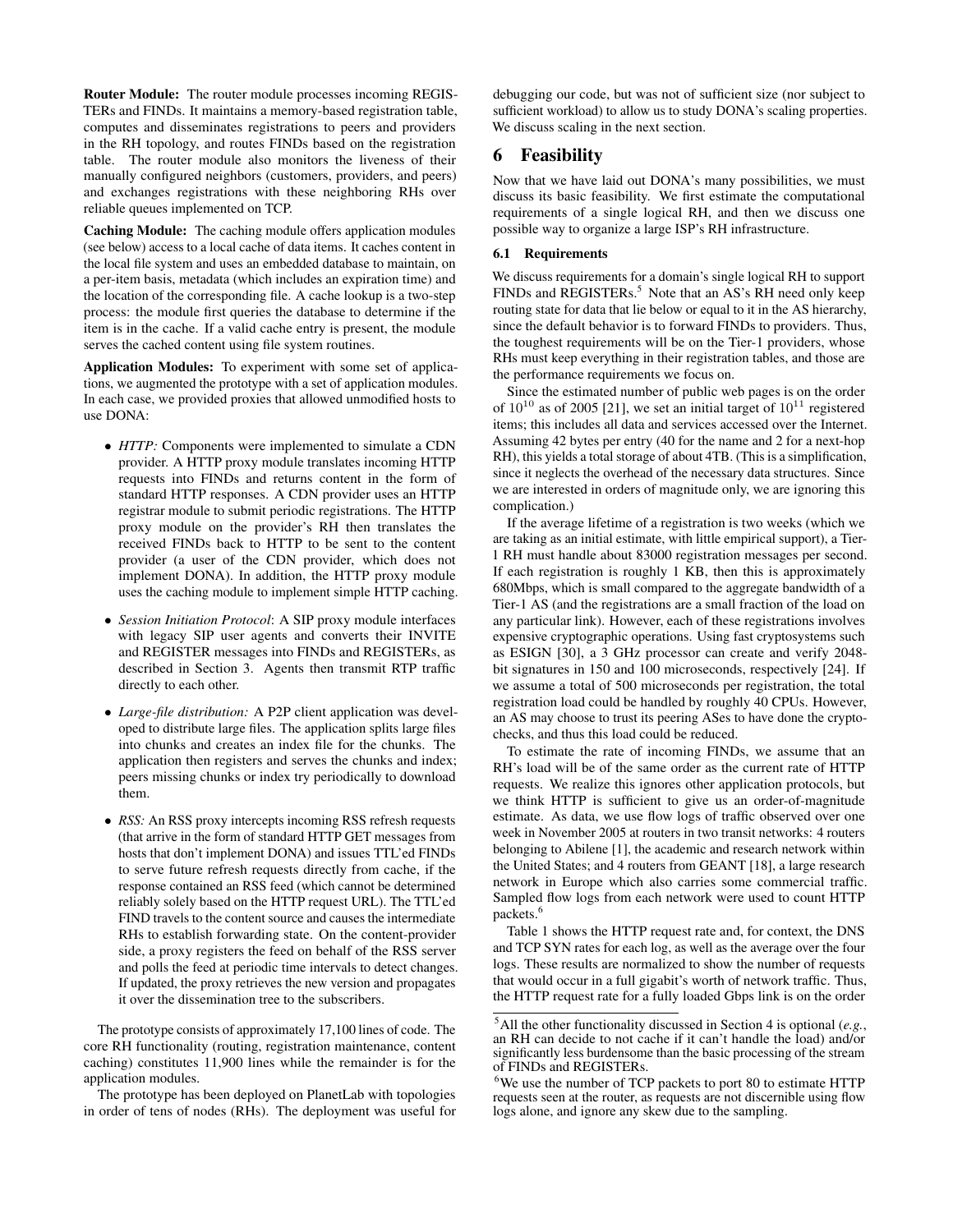|         | Feed | $\overline{DNS}$ req./s | $\overline{HTTP}$ req./s | <b>TCP SYNs/s</b> |
|---------|------|-------------------------|--------------------------|-------------------|
|         | kscy | 913                     | 16,641                   | 2,534             |
|         | ipls | 939                     | 14.591                   | 2,799             |
| Abilene | dnvr | 861                     | 18,176                   | 2,448             |
|         | losa | 827                     | 8,851                    | 1,934             |
|         | Avg. | 885                     | 14,565                   | 2,429             |
|         | at 1 | 2,072                   | 5,237                    | 5,619             |
|         | de1  | 2,292                   | 7.191                    | 3,913             |
|         | hu1  | 738                     | 16,445                   | 3,829             |
| GEANT   | se1  | 1,813                   | 10,157                   | 2,986             |
|         | Āvg. | 1,728                   | 9,757                    | 4,087             |

Table 1: Rates of DNS requests, HTTP packets and TCP SYNs scaled for a fully utilized 1 Gbps link.

of 20,000 requests per second; this density of requests is consistent with a (somewhat dated) PolyMix-4 workload used to benchmark web caches [26]. We thus assume that a fully-loaded Gbps link will generate about 20,000 FINDs per second. If FINDs are 150 bytes (including transport layer header as well as headers from below), then these FINDs consume about 24Mbps, only 2.4% of the link.

FINDs can be processed either from RAM or from disk. For an RH to hold the entire registration table in RAM would require roughly 500 PCs each with 8GB of RAM (or some smaller number of servers, each with larger memories, as in the Sun Blackbox [35]). If we assume a single CPU can process roughly 40,000 FINDs per second (similar speeds have been achieved with similar loads in [39]) and use the estimated FIND density of 20,000 FINDs per Gbps, then this ensemble of PCs could handle an aggregate load of 1Tbps coming in from peering links. 500 PCs might sound like a lot, but recall that this is to serve an entire Tier-1 ISP, and these total requirements are tiny on the scale of modern datacenters.

Alternatively, processing a FIND from disk takes roughly 2.5 msec (as [39] has again shown with similar load), so handling 20,000 requests per second requires roughly 50 disks. This requires an additional 50 disks for each incoming fully loaded 1Gbps link. However, a single PC with 8 GB of RAM can hold a routing table for 1/500'th of the entire database. Presumably the cache hit rate for this fraction of the entire corpus would be fairly high (though we don't speculate as to the exact number); this would substantially reduce the load on the disks, so many fewer than 50 disks would be needed for each Gbps of incoming traffic. Moreover, for many domains lower in the AS hierarchy, the total number of items below it in the tree would be less than 1/500th of the entire database, and thus the entire routing table could be held in RAM. This would certainly hold for all enterprise and campus networks.

Whether an AS uses the all-in-memory approach or relies on disks depends on its aggregate load and other factors. However, we note that a single fully-loaded Sun Blackbox (250 multi-core processors, 7TB RAM) [35] can easily handle the memory and processing requirements of a large ISP, so this is easily within the reach of today's technology.

### 6.2 Design of an RH Infrastructure

The estimates above are for a domain's single logical RH (although an AS might choose to have several logical RHs to avoid intercontinental coordination). Of course, ASes are distributed, with many incoming links spread across a wide geographic area. We now discuss, in very general terms, how a Tier-1 AS might design its RH infrastructure. We follow the model of RCP [4] in centralizing the design as much as possible, thereby reducing problems of consistency and coordination.

The RH infrastructure will be comprised of a Master RH (MRH)

and a set of Cache RHs (CRHs) situated in the PoPs. The MRH receives and stores all registrations, and it disseminates them further to its peers (and providers, if this is not a Tier-1 ISP). We presume the MRH will be a cluster of PCs. Depending on the size of the AS, it can choose whether to use the all-RAM approach or use disks to serve requests.

CRHs route FINDs incoming from customer, peering and transit links. If a CRH does not have an entry in its table, it forwards the FIND to the MRH. We envision a CRH to be a commodity PC, perhaps even diskless, using RAM as its primary storage. This would allow a single PC to route, as noted before, roughly 40,000 FINDs per second (for those FINDs that had the necessary entry in memory). As noted above, a PC's individual RAM would hold a sizable fraction of the database, so the cache hit rate should be substantial. However, to increase the hit rate even further, CRHs could use cooperative caching; CRHs at a single PoP could partition the entire namespace and dedicate a PC per slice.

In terms of failures, if a CRH crashes then it merely repopulates its cache incrementally as FINDs and REGISTERs arrive. If an MRH crashes, it can resynchronize with its peering MRHs to re-establish state once again operational.

# 7 Related Work

Almost every piece of DONA's design has been discussed in the literature. Here we give a very quick listing of some of the most relevant pieces of related work.

DONA is built on name-based routing as is advocated in TRIAD [19], which was arguably the first to explore the benefits of diverging from the classic lookup-oriented Internet architecture. We differ from TRIAD in several ways: our use of flat, self-certifying names, the extended RH functionality described in Section 4, and our consideration of administrative access policies. IPNL argued for the benefits of name-based routing in terms of improving reachability in modern NATted networks [15]. More recently, the DTN work has favored name-based routing in challenged networks (*e.g.*, [6,12,34]). Finally, perhaps a bit surprisingly, the most widely known instance of name-based routing is HTTP [13], as its proxy-architecture is essentially a name-based routing approach.

The flat self-certifying naming used by DONA has a long history, at least in the research community, starting with HIP [28] and SFS [25]. The role that this form of naming might play in more general Internet architectures has been discussed in, *e.g.*, [2, 37, 38]. These proposals focused on naming and name resolution, as DONA does; however, routing directly on flat names, at line rates, has also recently gained some interest, although its scalability remains an open question [5, 23]. Finally, the public-key-centric approach used by DONA has shown its value in policy-enforcement, as the SPKI efforts [9] testify.

The importance and applications of anycast have been discussed in many papers, and several in the research community have focused on building shared anycast infrastructures (*e.g.*, [16, 29]). In a similar manner, DONA's focus on data availability has been shared by recent efforts to improve availability through augmenting interdomain routing (as in [40]) or by isolating the applications entirely from the transfer of data (as proposed in [36]). DONA builds on these results and incorporates anycast and data-orientation deeper into the network architecture.

Involving all stakeholders along the path, and incorporating middleboxes, via DONA's signaling primitives is aligned with more recent efforts in IRTF. NUTSS [20] and EME RG [10] propose using SIP as a generic signaling medium, whereas we are taking a more clean-slate approach. Inclusion of end-point imposed middleboxes has been considered in [2, 38].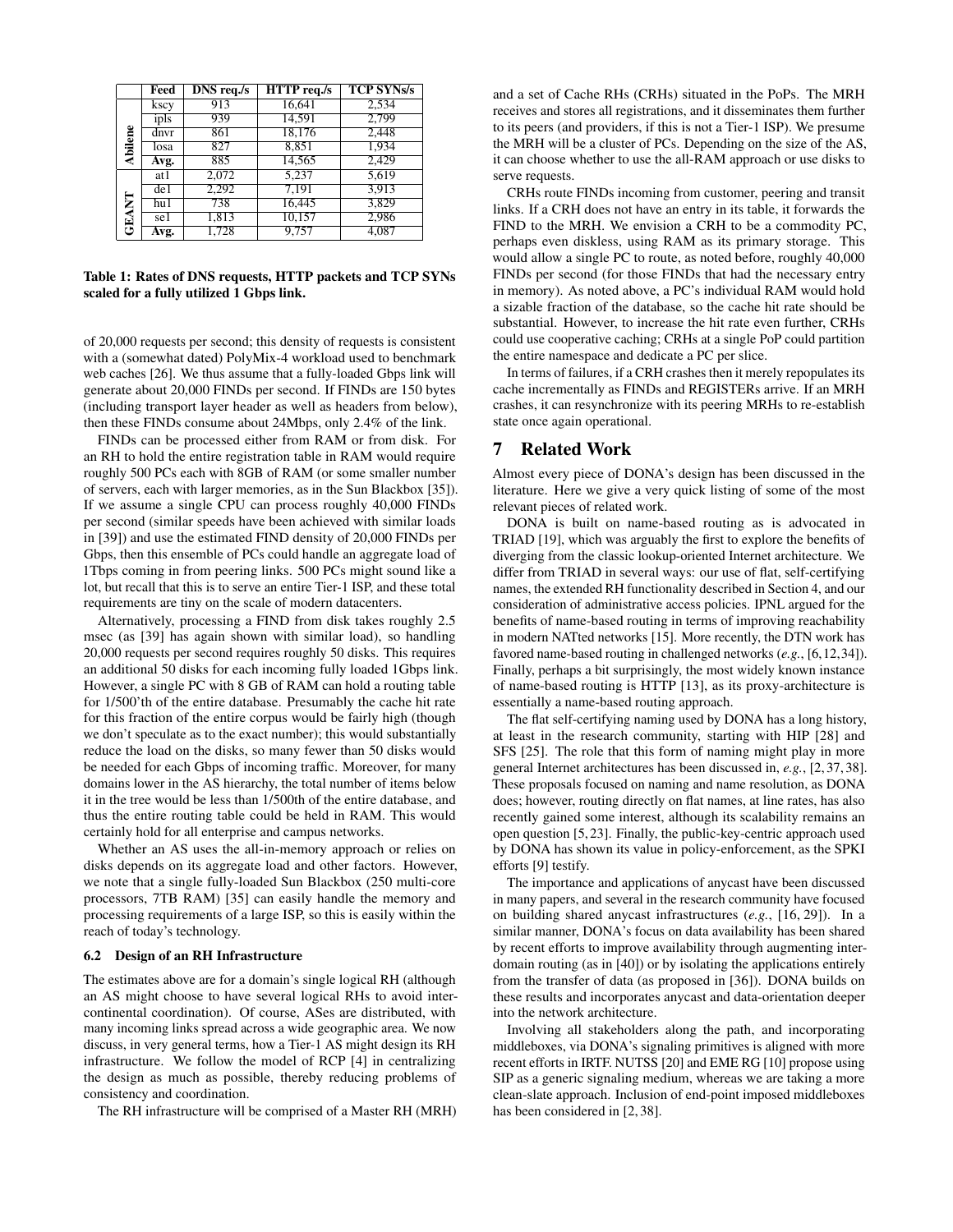# 8 Broader Architectural Implications

Currently, applications obtain a hostname from some out-of-band mechanism, issue a DNS query to translate that hostname into an address, and then invoke the Socket API to initiate a byte-stream transfer to that host. Thus, applications are oriented around hosts, addresses, and bytes. However, with DONA, one could instead use an application interface that is based on the FIND and REGISTER primitives. This change has several obvious benefits, but it also leads us towards deeper issues, about which we can only speculate.

With such a data-oriented application interface, the applications would revolve around the names of data and services, not the address or hostname of their location. We have already discussed the advantages that accrue from this, in terms of persistence, authentication, and availability. The interface would also enable application protocols to be oriented around application objects (*i.e.*, messages), not bytes, because that is the granularity of naming. This not a new concept, as application-layer framing has been advocated in [7] and adopted by many modern protocols (such as SCTP [33]); here we are merely noting that it fits well within the DONA approach.

Perhaps most importantly, raising the level of abstraction in the application interface would shield applications from lowlevel communication details. At a practical level, this shielding would allow the low-level data communication protocols to be selected dynamically. Transport could be tailored to the context (as in [36]) and extremely opportunistic, using whatever application and transport protocols are available in the current operating context (as suggested in Haggle [34], for instance), including bluetooth, USB keys, and other non-IP mechanisms. In the extreme, when REGISTERing data, the application would essentially transfer custody of the data to lower levels of the protocol stack (*i.e.*, those that would respond to a FIND request) and need not be aware of any future retrieval. This would cleave the portion of the application that served content from the portion that decided to share it.

In a similar manner, the FIND and REGISTER propagation mechanisms could become context-dependent; while the mechanisms we presented here are appropriate for a well-connected Internet infrastructure, one could use other methods (such as flooding FINDs and merely caching REGISTERs locally) in *ad hoc* networks or other challenged contexts.

At a more paradigmatic level, this new data-oriented application interface is semantically similar to a publish (REGISTER) and subscribe (FIND) interface. Pub/sub effectively decouples the application end-points in space, time, and synchronization [11] and is used in many contexts. The universality of such an interface raises the possibility that a new pub/sub-based spanning layer [8] might emerge, stretching over the Internet of today, as well as over networks beyond it. We don't know whether DONA is the right way of implementing this new spanning layer, but we hope to explore the extent to which DONA can lead us down this intriguing path.

# Acknowledgments

We thank the anonymous reviewers for their comments. We gratefully acknowledge stimulating conversations with David Cheriton, Van Jacobson, Pekka Nikander, Sylvia Ratnasamy and many others. DONA is a continuation of a line of joint research with Michael Walfish and Hari Balakrishnan; our dialogue is the bedrock on which this work rests, and their insightful comments helped shape and sharpen our earlier drafts. This work was supported by the NSF under grants CNS-0225660, CNS-0205519, CNS-052041, and by British Telecom.

# 9 References

- [1] Abilene. http://abilene.internet2.edu.
- [2] H. Balakrishnan, K. Lakshminarayanan, S. Ratnasamy, S. Shenker, I. Stoica, and M. Walfish. A Layered Naming Architecture for the Internet. In *Proc. of ACM SIGCOMM '04*, pages 343–352, Portland, OR, USA, Aug. 2004.
- [3] M. Blumenthal and D. Clark. Rethinking the design of the Internet: The End-to-End arguments vs. The Brave New World. *ACM TOIT*, pages 70–109, 2001.
- [4] M. Caesar, D. Caldwell, N. Feamster, J. Rexford, A. Shaikh, and K. van der Merwe. Design and Implementation of a Routing Control Platform. In *Proc. of NSDI '05*, pages 15–28, Boston, MA, USA, May 2005.
- [5] M. Caesar, T. Condie, J. Kannan, K. Lakshminarayanan, S. Shenker, and I. Stoica. Routing on Flat Labels. In *Proc. of ACM SIGCOMM '06*, pages 363–374, Pisa, Italy, Sept. 2006.
- [6] V. Cerf, S. Burleigh, A. Hooke, L. Torgerson, R. Durst, K. Scott, K. Fall, and H. Weiss. Delay Tolerant Networking Architecture. Internet Draft, IETF, Dec. 2006.
- [7] D. Clark and D. Tennenhouse. Architectural Consideration for a New Generation of Protocols. In *Proc. of ACM SIGCOMM '90*, pages 200–208, Philadelphia, USA, 1990.
- [8] D. D. Clark. Interoperation, Open Interfaces, and Protocol Architecture. *The Unpredictable Certainty, Information Infrastructure Through 2000: White Papers*, pages 133–144, 1997.
- [9] C. Ellison, B. Frantz, B. Lampson, R. Rivest, B. Thomas, and T. Ylönen. SPKI Certificate Theory. RFC 2693, IETF, Sept. 1999.
- [10] End-Middle-End Research Group. http://www.irtf. org/charter?gtype=rg&group=eme.
- [11] P. T. Eugster, P. A. Felber, R. Guerraoui, and A.-M. Kermarrec. The Many Faces of Publish/Subscribe. *ACM Computing Surveys*, 35(2):114–131, June 2003.
- [12] K. Fall. A Delay-Tolerant Network Architecture for Challenged Internets. In *Proc. of ACM SIGCOMM '03*, pages 27–34, Karlsruhe, Germany, 2003.
- [13] R. Fielding, J. Gettys, J. Mogul, H. Frystyk, L. Masinter, P. Leach, and T. Berners-Lee. Hypertext Transfer Protocol: HTTP/1.1. RFC 2616, IETF, June 1999.
- [14] B. Ford, J. Strauss, C. Lesniewski-Laas, S. Rhea, F. Kaashoek, and R. Morris. Persistent Personal Names for Globally Connected Mobile Devices. In *Proc. of OSDI 2006*, pages 233–248, Seattle, WA, USA, Nov. 2006.
- [15] P. Francis and R. Gummadi. IPNL: A NAT-extended Internet Architecture. In *Proc. of ACM SIGCOMM '01*, pages 69–80, San Diego, CA, USA, Aug. 2001.
- [16] M. J. Freedman, K. Lakshminarayanan, and D. Mazières. OASIS: Anycast for Any Service. In *Proc. of NSDI '06*, pages 129–142, San Jose, CA, USA, May 2006.
- [17] D. Funato, K. Yasuda, and H. Tokuda. TCP-R: TCP Mobility Support for Continuous Operation. In *Proc. of ICNP '97*, pages 229–236, Atlanta, GA, USA, 1997.
- [18] GEANT2. http://www.geant2.net.
- [19] M. Gritter and D. R. Cheriton. TRIAD: A New Next-Generation Internet Architecture. http://www-dsg.stanford.edu/triad, July 2000.
- [20] S. Guha and P. Francis. An End-Middle-End Approach to Connection Establishment. In *Proc. of ACM SIGCOMM '07*, Kyoto, Japan, Aug. 2007.